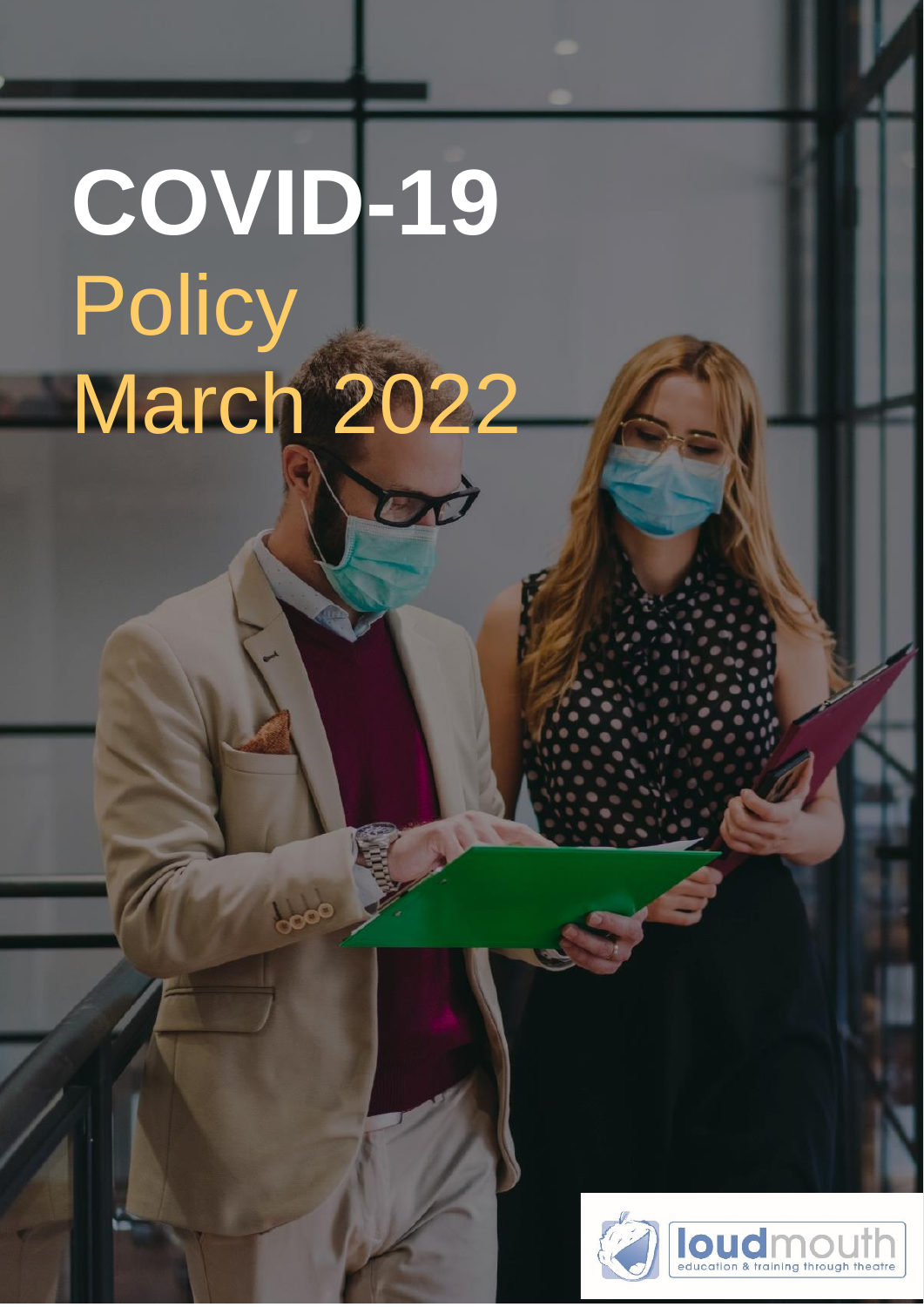# **CORONAVIRUS (COVID-19) SAFE WORKING ENVIRONMENT - ENGLAND**

### **Introduction**

After the imposition of historic restrictions during 2020 and 2021, since 24 February 2022 all COVID-19 restrictions have ended in England – including the legal requirement to self-isolate if testing positive – and the English government has now moved to a policy based on personal responsibility rather than government intervention.

However, as a company we are keen to ensure that we do all we can to limit the spread of COVID-19 and we take our health and safety duties very seriously. We do still have in place some company requirements to reduce the risks posed by COVID-19 in our workplace.

This policy outlines the steps to be taken to ensure, as far as is reasonably practicable, a safe workplace and the required actions to be taken by employees with symptoms or diagnosed with COVID-19.

#### **Ensuring A Safe Workplace**

We aim to provide a safe working environment by doing the following:

- We will ensure we follow any appropriate Government guidance on COVID-19.
- We will take COVID-19 into account where appropriate in risk assessments and share the results with the people who work here (and others where necessary).
- We will review these risk assessments at regular intervals and will notify the people who work here of any updates.
- We will continue to monitor rates of COVID-19 in the community.
- We have cleaning, handwashing, ventilation, and hygiene procedures in line with guidance.
- We will ensure good ventilation in the workplace with the opening of windows (if safe) and the opening of all doors (not fire doors – unless they are on automatic closure mechanisms linked to the fire alarm).
- Where job roles can be done effectively from home and home working is identified as a necessary control, for example where an employee has COVID-19, then we will take all reasonable steps to accommodate this.
- We have considered the use of and retained social distancing in certain areas of the workplace and between teams. We retain restrictions on room occupancy identified by signage on entrance doors.
- Encouraging all staff members to have the COVID-19 vaccination and boosters.
- We will request that all staff continue lateral flow testing. We are retaining some regular testing until 1<sup>st</sup> June 2022 (at which point we will review the policy again). The company will provide tests where required for Actor/Facilitators to test twice weekly on a Sunday and Tuesday evening. Operations staff/Directors are to test once weekly on a Tuesday evening unless they are required in the office for the week where it will be Sunday and Tuesday evening. Please consult Louise Green if you are running low on lateral flow tests.

## **At venues**

Staff will:

- Conduct a venue risk assessment.
- Ensure that they are briefed on the individual venue's COVID-19 restrictions on arrival.
- Ensure that they adhere to any social distancing policy.
- Ensure that they wear masks if required.
- Wash/hand sanitise regularly.
- Ensure rooms are ventilated.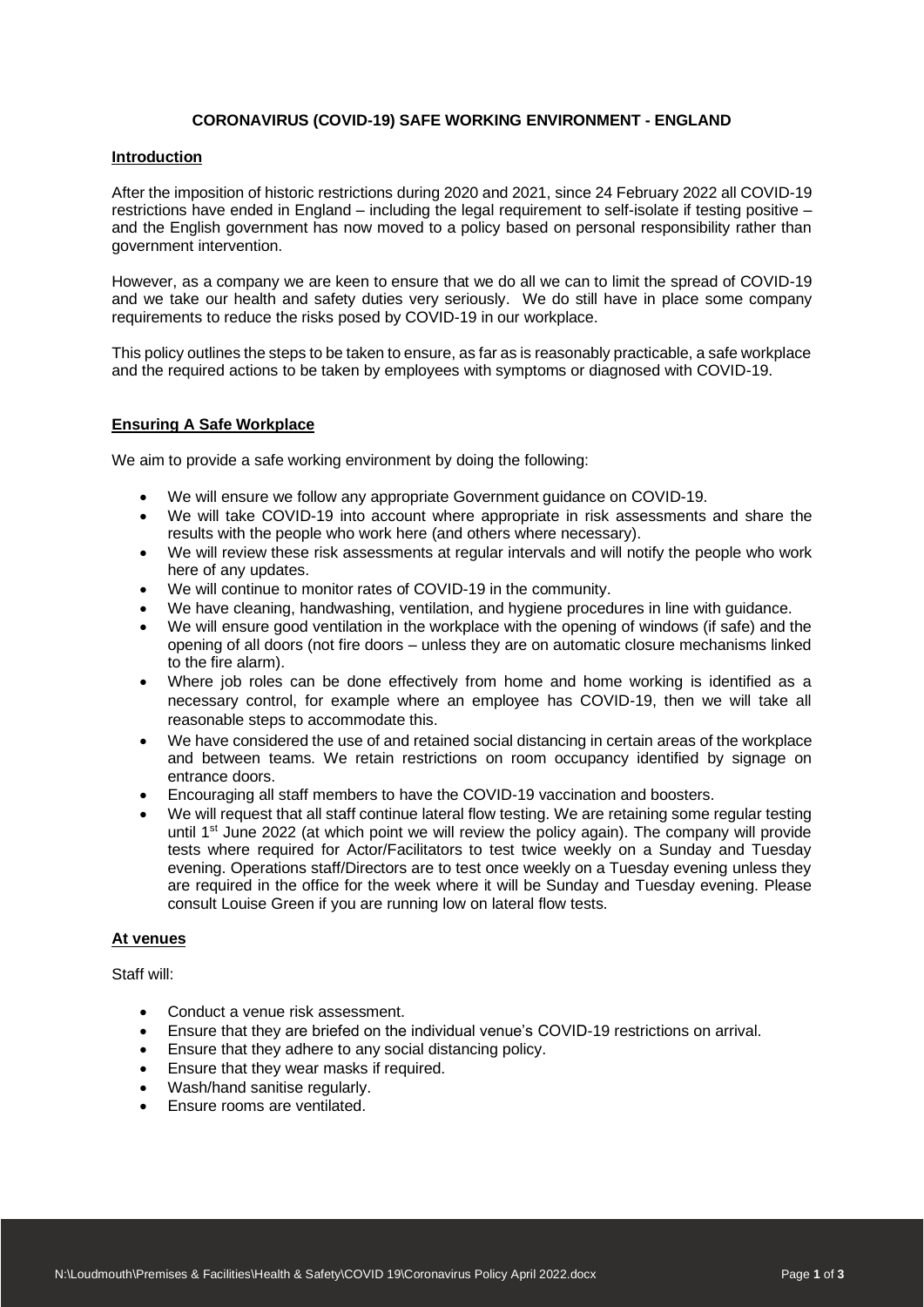# **RIDDOR Reporting**

We will follow legal requirements to report to the HSE under the RIDDOR (Reporting of Injuries, Diseases and Dangerous Occurrences Regulations 2013) when:

- An accident or incident at work has, or could have, led to the release or escape of COVID-19(SARS-CoV-2). This must be reported as a dangerous occurrence.
- A person at work (a worker) has been diagnosed as having COVID-19 attributed to an occupational exposure to coronavirus. This must be reported as a case of disease.
- A worker dies as a result of occupational exposure to coronavirus. This must be reported as a work-related death due to exposure to a biological agent.

If required, we will complete the relevant RIDDOR report once advice has been sought from Citation and the relevant HSE guidance **<https://www.hse.gov.uk/coronavirus/riddor/index.htm>**

## **Sickness Procedure/Self-Isolation: Symptoms of COVID or a Positive Test**

From 1 April 2022 the government still advises people to self-isolate if they have COVID-19, even though this is not a legal requirement.

Should a colleague or a visitor present in the premises with suspected or diagnosed COVID-19, we will ensure they are isolated as quickly as possible, and arrangements are made for them to go home by the safest means possible. Cleaning will then be undertaken in any areas where the individual may have been.

The symptoms of Coronavirus are:

- A high temperature this means you feel hot to touch on your chest or back (you do not need to measure your temperature)
- A new, continuous cough this means coughing a lot for more than an hour, or 3 or more coughing episodes in 24 hours (if you usually have a cough, it may be worse than usual)
- Anosmia a loss of, or a change in, the sense of taste or smell
- shortness of breath
- feeling tired or exhausted
- an aching body
- a headache
- a sore throat
- a blocked or runny nose
- loss of appetite
- diarrhoea
- feeling sick or being sick

The symptoms are very similar to symptoms of other illnesses, such as colds and flu.

Anyone with symptoms of COVID-19 should take a Lateral Flow Device Test, which will be provided by the Company after 1 April 2022, when the government will end free asymptomatic and symptomatic testing for the general public.

If a staff member exhibits symptoms/tests positive, they must:

Telephone and consult their line manager to explain and follow the company's sickness notification policy.

If an employee has had a positive LFD test, they should self-isolate for at least 5 days and until they have a negative Lateral Flow Device test. After 10 days they can return to the workplace, regardless of whether their tests are still showing a positive LFD test. Working from home may be possible if work is available.